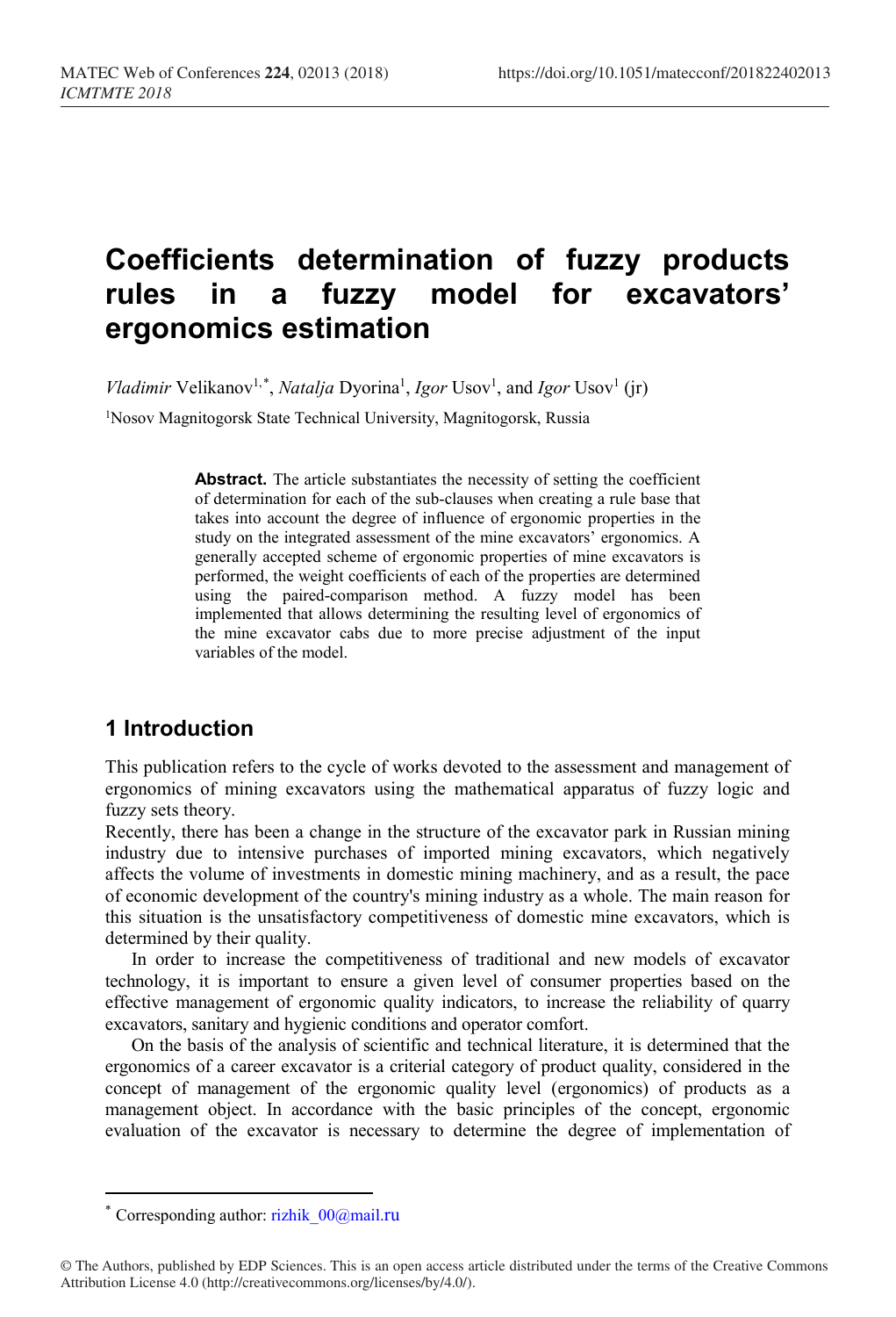ergonomic requirements and the development of control actions that must be achieved, in accordance with customer requirements, the ergonomics level of excavator cabs [1].

The use the mathematical apparatus of the theory of fuzzy sets in the study is determined by the nature and specificity of the operation of the elements of the operatorexcavator system for the evaluation and management of the ergonomics of mine excavators. Information about the system elements can be represented either by subjective opinions or judgments, or by inaccurate data, or by errors in measurements and calculations of parameters. Therefore, it becomes necessary to use mathematical tools considering quantitative and qualitative information performed in a linguistic form.

#### **2 Methodology**

There is a generally accepted scheme of ergonomic properties of mine excavators including the following: controllability, habitation, servability, adaptability and manufacturability. This scheme determines the dependence and hierarchy of ergonomic properties and establishes the relationship of complex indicators with the level of excavator quality (Figure 1) [1-5].

The method of paired comparisons is used in order to determine the influence degree of each of the ergonomic properties in forming a complex assessment of ergonomics. The method of paired comparisons, to be more exact, it is modification by T. Saati. In this modification, a comparison of the studied factors is made as in the classical version of the paired comparisons. However, in this method, the factors are compared in pairs in relation to their effects ("weight", or "intensity") on a common characteristic. The method of paired comparisons assumes a phased implementation of calculations.





When determining the degree of ergonomic properties influence on ergonomics, two tasks are being solved: expert groups are being formed, and a system of criteria (ergonomic properties) is being developed according to which the analysis will be performed.

The number of experts in groups is 7 people. These are qualified specialists who are directly involved in the operation and maintenance of mine excavators: operators of excavators, mechanics of plots, senior mechanics, commissioners, and engineering and technical workers - site managers, repair service managers, operational service managers, chief engineer of the enterprise, technical director.

The assessment is carried out on the following properties: controllability, habitation in the operator's cab, serviceability, digestibility and manufacturability.

Each of the listed properties has a different degree of significance. Accordingly, at the first stage it is necessary to assess the significance of each one, from the point of view of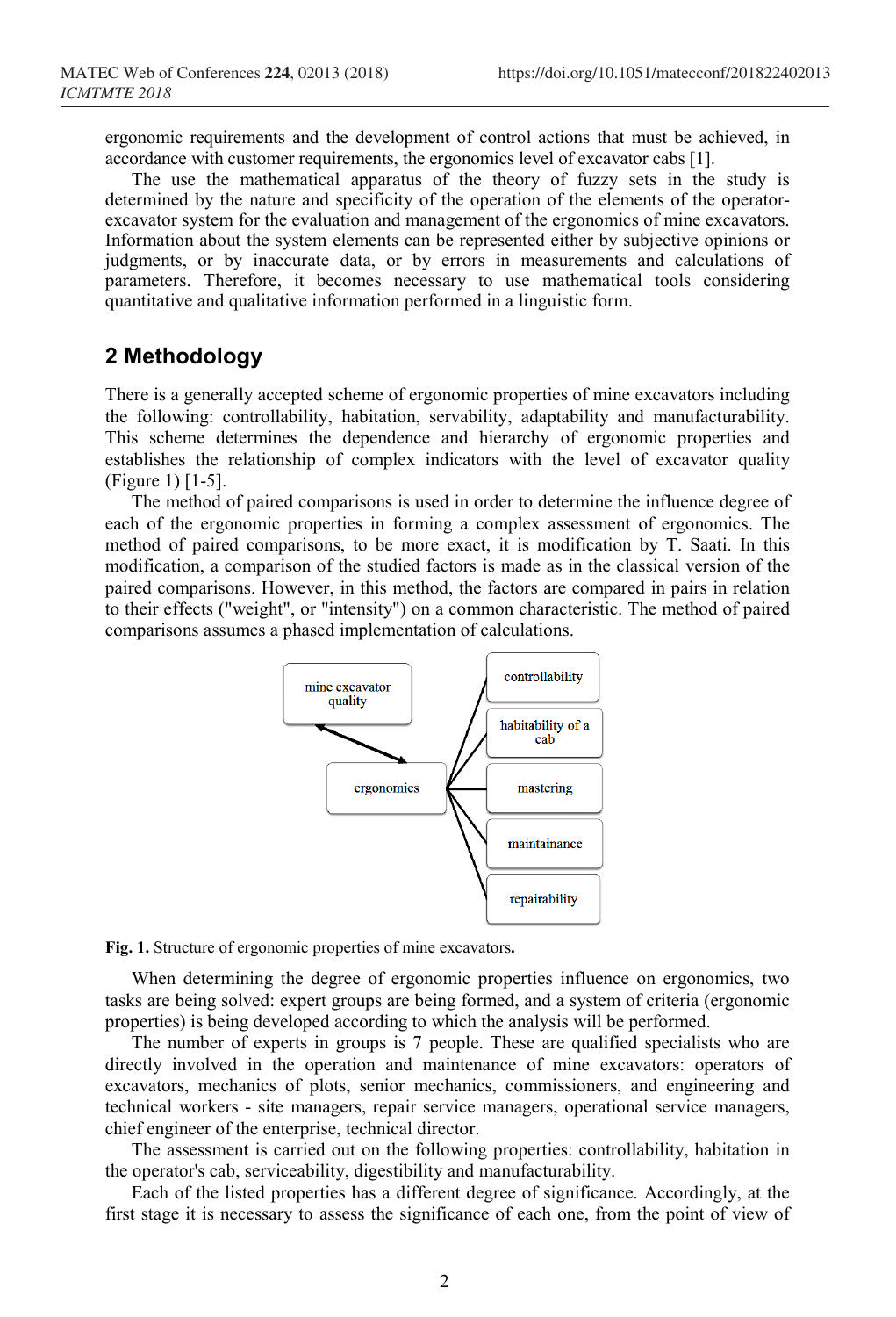the expert group members. Each expert should, firstly, conduct paired comparisons of the used properties importance, and then perform pairwise comparison of the properties in terms of the effect of each of them on the ergonomics of the mining excavator. Similarly, other experts are interviewed and the consistency of their opinions is assessed. Then the results of the surveys are averaged, and the collective opinion of the expert group members is formed (according to the formula of the arithmetic simple average). The results of the work of the expert groups are demonstrated in Fig. 2.





The analysis of the current state of the scientific provision of ergonomics of mine excavators and publications on the problems of the man-machine systems functioning made it possible to conclude that a great amount of scientific work has been done in this field in recent years. However, unresolved problems include the possibility of a mathematical description of the qualitative and quantitative characteristics of heterogeneous ergonomic properties and indicators, which determines the need for using new approaches in order to determine the level of excavators ergonomics.

The studies [3-12] substantiate the possibility of using the mathematical apparatus of fuzzy sets theory to research the ergonomics of mining machines. The given papers present the development of a complex of fuzzy models and algorithms for intellectual decision support based on the formalization of information in terms of fuzzy mathematics, characterized by the possibility of aggregating heterogeneous ergonomic indicators, using specialized software on a computer in the Matlab environment.

It is necessary to note that fuzzy inference is central to fuzzy logic and fuzzy control systems. The process of fuzzy inference is a procedure or algorithm for obtaining fuzzy conclusions based on fuzzy conditions or assumptions using the concepts of fuzzy logic. This process combines all the basic concepts of fuzzy sets theory: membership functions, linguistic variables, fuzzy logical operations, methods of fuzzy implication and fuzzy composition. In systems of fuzzy inference, the rules of fuzzy products are used, in which conditions and conclusions are formulated in terms of fuzzy linguistic utterances. A set of such rules is called bases of fuzzy product rules [13].

Most often, the rules base is presented in the form of a structured text:

RULE  $1: IF$  "Condition  $1"$  TO "Conclusion  $1" (F<sub>1</sub>)$ RULE 2: IF "Condition  $2$ " TO "Conclusion  $2" (F_2)$  $\cdots$  (1)

RULE n: IF "Condition  $n$ " TO "Conclusion  $n''$  ( $F_n$ ).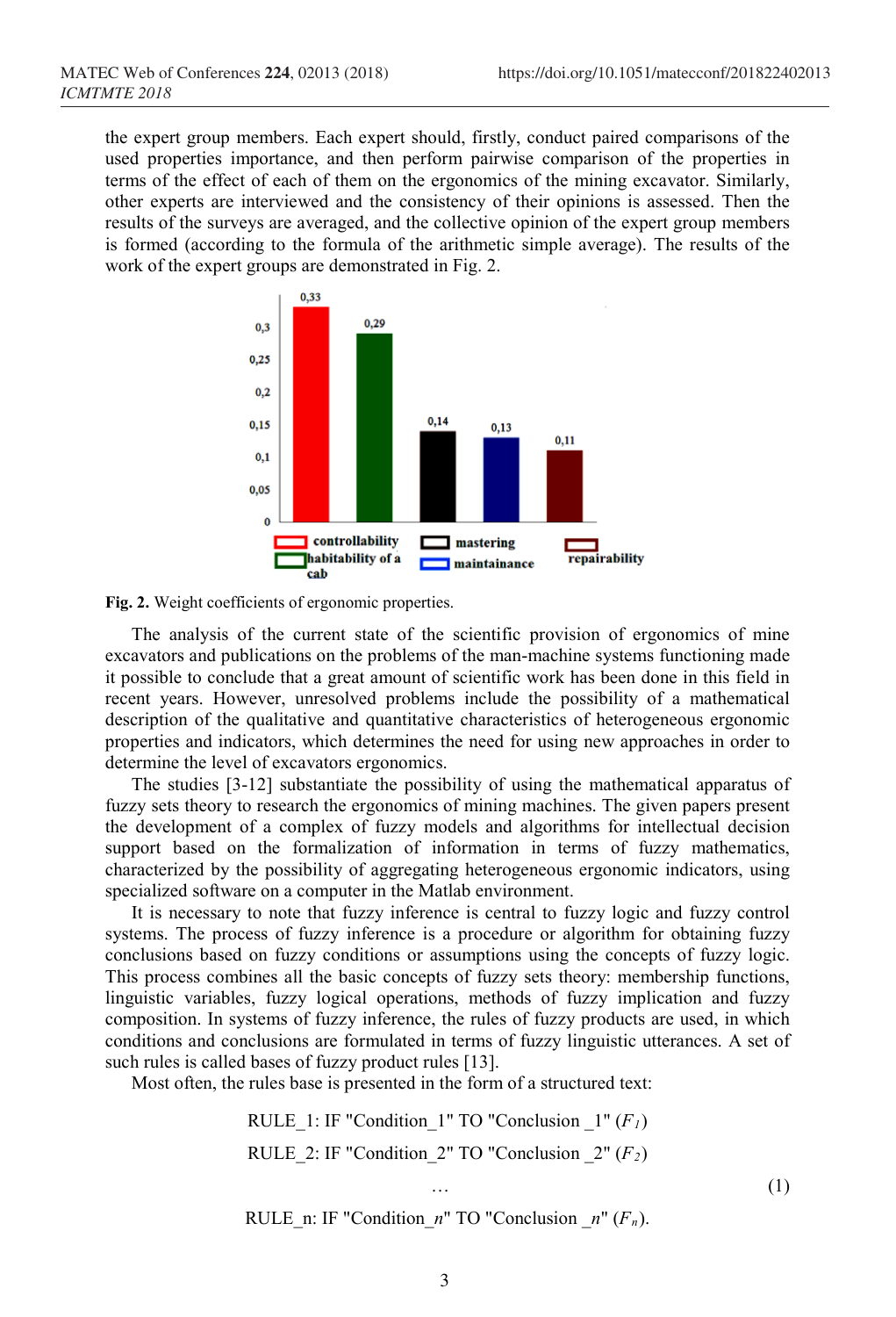Here, Fi (i  $\{1, 2, ..., n\}$ ) denote the determination coefficients or weight coefficients of the corresponding rules taking values from the interval [0, 1].

#### **3 Results**

Figure 3 presents an example of creating a system of fuzzy inference for a comprehensive assessment of the mining excavator ergonomics using the graphical tools of the Fuzzy Logic Toolbox of package Matlab, and Table 1 shows a fragment of the logical rules base of the fuzzy inference system for a comprehensive assessment of the excavator ergonomics.



**Fig. 3.** FIS editor view of the developed model

| <b>Table 1.</b> Fragment of the logical rules base of the system of fuzzy inference on the complex |
|----------------------------------------------------------------------------------------------------|
| evaluation of the excavator ergonomic                                                              |

| No             | Input variables of the fuzzy inference system |              |                |                         |                   | System<br>output |
|----------------|-----------------------------------------------|--------------|----------------|-------------------------|-------------------|------------------|
|                | Controllability                               | Habitability | Serviceability | Mastering<br>capability | Manufacturability | Ergonomics       |
| $R_1$          | poor                                          | poor         | poor           | poor                    | poor              | unfavorable      |
| R <sub>2</sub> | good                                          | poor         | poor           | poor                    | poor              | satisfactory     |
| $R_n$          | $\cdots$                                      | $\cdots$     | $\cdots$       | $\cdots$                | $\cdots$          |                  |
| $R_{50}$       | good                                          | good         | good           | good                    | good              | preferred        |

In the developed model the weighting coefficients of the corresponding rules were assumed to be equal to 1 by default. In the Matlab environment, there is the possibility of analyzing the results of fuzzy inference and the adequacy of the created model, with the possibility of changing existing rules or adding new ones, changing the form and parameters of the membership functions and setting the coefficients of the fuzzy product rules.

The carried out researches and the saved up experience of creating fuzzy models allowed to substantiate the approach in setting the determination coefficient for each of the subconclusion when creating the rules base, taking into account the influence degree of each of the factors in the formation of a comprehensive ergonomics assessment (Table 2).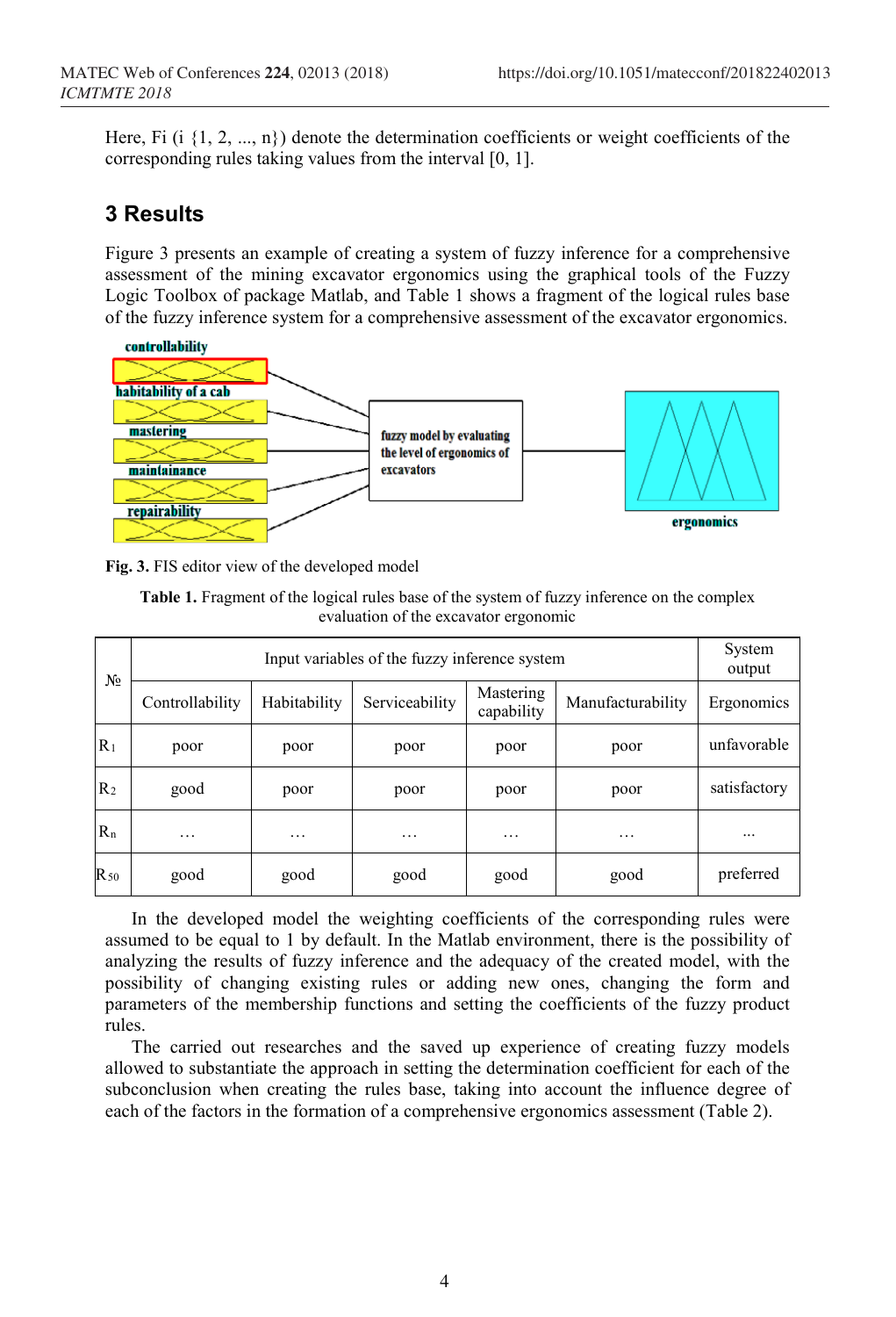| Ergonomic<br>indicators | Values of<br>weighting | Linguistic<br>assessment of the | A mark on the scale of<br>certainty |                  |
|-------------------------|------------------------|---------------------------------|-------------------------------------|------------------|
|                         | factors                | influence degree                | range                               | average<br>value |
|                         |                        |                                 |                                     |                  |
| Controllability         | 0.33                   | Very high                       | > 0.95                              | 0,970            |
| Habitability            | 0,29                   | high                            | 0,87-0,95                           | 0,912            |
| Serviceability          | 0,14                   | medium                          | $0,69-0,87$                         | 0,783            |
| Mastering               | 0,13                   | Low than medium                 | $0,36-0,69$                         | 0,530            |
| capability              |                        |                                 |                                     |                  |
| Manufacturability       | 0.11                   | poor                            | $0,06-0,36$                         | 0.217            |

**Table 2.** Correspondence of the influence degree of factors in setting the determination coefficient

Activation in fuzzy inference systems is a procedure for finding the truth degree of each of the subconclusion of fuzzy product rules. It is performed as follows. Before the beginning of this stage, the truth values of all conditions of the fuzzy inference system are assumed to be known, i.e. the set of values of  $B = \{b_1, b_2, b_n\}$  and the values of the coefficients of the definition of  $F_i$  for each rule. Next, each of the conclusions of the rules of the fuzzy inference system is considered, if the rule conclusion is an indistinct statement of the form (1), then the degree of its truth is equal to the algebraic product of the corresponding value  $b_i$  on  $F_i$  [13].

In this example, the rule base consists of complex conclusions of the form (2), i.e. the conclusion includes several subconclusions, and the linguistic variables in the subconclusions are not mutually equal to each other, then the degree of truth of each subconclusion is equal to the algebraic product of the corresponding value  $b_i$  on  $F_i$ . Thus, all the values of  $c_k$  of the truth levels of the subconclusions for each rule which are included in the base of the rules of the system of fuzzy inference, we denote this set of values by  $C = \{c_1, c_2, \dots, c_g\}$ , where g is the total number of subconclusions in the database.

RULE 
$$
\langle # \rangle
$$
: IF " $\beta_1$  is  $\alpha$ ", then " $\beta_2$  is  $\alpha$ " AND " $\beta_3$  is  $v$ "

or  $(2)$ 

RULE <#>: IF " $\beta_1$  is  $\alpha$ ", then " $\beta_2$  is  $\alpha$ " OR " $\beta_3$  is v".

In the future, the functions of belonging to each of the subconclusions for the considered output linguistic variables are determined after finding the set C. For this purpose one can use one of the methods, which is a modification of one or another method of fuzzy composition: min-activation:  $\mu'(y) = min\{c_i, \mu(y)\}$ ; prod-activation:  $\mu'(y) = c_i *$  $\mu(y)$ ; average-activation:  $\mu'(y) = 0.5 * (c_i + \mu(y))$ .

In order to implement the process of fuzzy modeling in the Matlab environment, there is an opportunity to develop and adjust interactively with the help of graphical editing and visualization of all the components of fuzzy inference systems. Features of the process of developing systems of fuzzy inference, recommendations for the implementation of the required sequence of actions are described in [10].

Concerning the subject of this research, let's dwell on the Rule Editor, being used to define and edit individual rules. In accordance with the proposed approach, the developed model was modified, for this purpose the values of the determination coefficient were set in the Weight input field and the text and rule bundles (Connection switch) were adjusted (Table 2). The model contains 50 logical rules, so the definition of the termination coefficient for the corresponding rule is carried out in a simplified procedure.